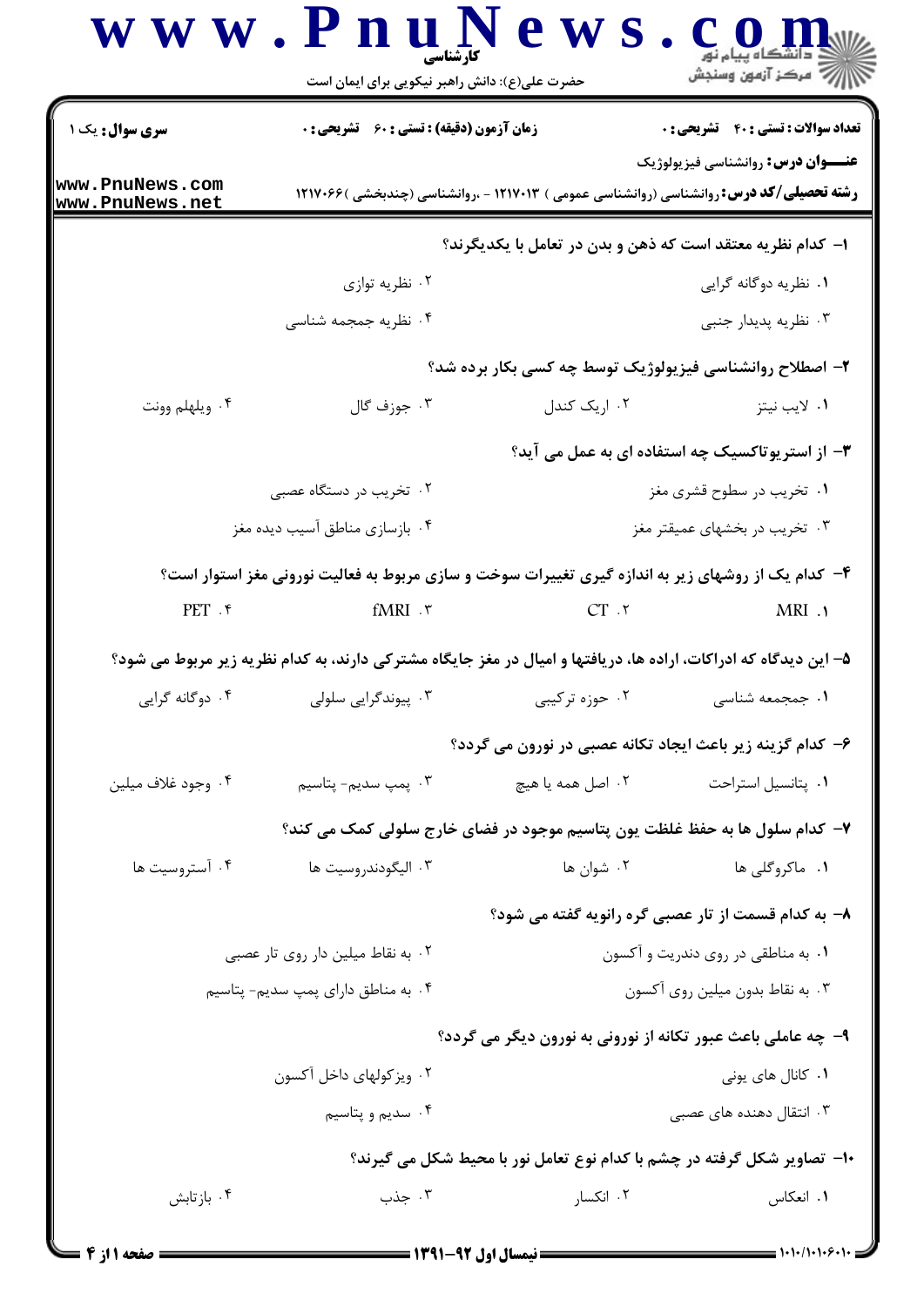|                                                | حضرت علی(ع): دانش راهبر نیکویی برای ایمان است                                                          |                                                                                                 | <i>ا  7</i> مرڪز آزمون وسنڊش                 |  |
|------------------------------------------------|--------------------------------------------------------------------------------------------------------|-------------------------------------------------------------------------------------------------|----------------------------------------------|--|
| <b>سری سوال : ۱ یک</b>                         | <b>زمان آزمون (دقیقه) : تستی : 60 ٪ تشریحی : 0</b>                                                     |                                                                                                 | <b>تعداد سوالات : تستی : 40 ٪ تشریحی : 0</b> |  |
| www.PnuNews.com<br>www.PnuNews.net             |                                                                                                        | <b>رشته تحصیلی/کد درس: روان</b> شناسی (روانشناسی عمومی ) ۱۲۱۷۰۱۳ - ،روانشناسی (چندبخشی )۱۲۱۷۰۶۶ | <b>عنـــوان درس:</b> روانشناسي فيزيولوژيک    |  |
|                                                |                                                                                                        | ۱۱– گیرنده های نوری در کدام قسمت چشم قرار دارند؟                                                |                                              |  |
| ۰۴ صلبيه                                       | ۰۳ عدسی                                                                                                | ۰۲ قرنیه                                                                                        | ۰۱ شبکیه                                     |  |
|                                                |                                                                                                        |                                                                                                 | ۱۲- ویسکرانتز دیدن بدون آگاهی را چه نامید؟   |  |
| ۰۴ کوربینایی                                   | ۰۳ آگنوزی بینایی                                                                                       | ۰۲ کوررنگی                                                                                      | ۰۱ آگوزیا                                    |  |
|                                                | ۱۳- کدام ساختار زیر سطح شفاف شیشه مانندی است که سطح خارجی چشم، شامل مردمک و عنبیه را پوشانیده است؟     |                                                                                                 |                                              |  |
| ۰۴ شبکیه                                       | ۰۳ قرنیه                                                                                               | ۰۲ صلبيه                                                                                        | ٠١. ملتحمه                                   |  |
|                                                |                                                                                                        |                                                                                                 | ۱۴– سازگاری با تاریکی چقدر طول می کشد؟       |  |
| ۴. ۴۰ الی ۴۵ دقیقه                             | ۰۳ ۲۰ الی ۳۵ دقیقه                                                                                     | ۲۰ ۲۰ الی ۲۵ دقیقه                                                                              | ۰۱ ۵ الی ۱۰ دقیقه                            |  |
|                                                |                                                                                                        | ۱۵– کدام ساختارهای زیر مسئول دید در تاریکی هستند؟                                               |                                              |  |
| ۰۴ مخروط ها                                    | . میله ها                                                                                              | ۰۲ افقی ها                                                                                      | ۰۱ آماکرین ها                                |  |
|                                                | ۱۶– نورون های گیرنده شنوایی برروی کدام غشاء قرار گرفته اند؟                                            |                                                                                                 |                                              |  |
| ۰۴ غشاء پایه                                   | ۰۳ غشاء رايسنر                                                                                         | ۰ <b>۱</b> دریچه بیضی <b>پرده در این</b> مسلخ (۲۰ سماخ                                          |                                              |  |
|                                                |                                                                                                        | ۱۷- حس شنوایی و حس تعادل در کدام مورد زیر مشترک هستند؟                                          |                                              |  |
| ۰۲ گیرنده هر دو سیستم، سلولهای مویی هستند.     |                                                                                                        | ۰۱ هر دو به محرکهای مکانیکی پاسخ می دهند.                                                       |                                              |  |
| ۰۴ احساسات آنها در لوب گیجگاهی پردازش می شوند. |                                                                                                        | ۰۳ هر دو به موقعیت فضایی بدن در محیط حساس اند.                                                  |                                              |  |
|                                                |                                                                                                        |                                                                                                 | ۱۸– کدام ساختار زیر به چرخش سر حساس است؟     |  |
| ۰۴ مجاری نیمدایره ای                           | ۰۳ اندامهای اُتولیت                                                                                    | ۰۲ مجرای گوش                                                                                    | ۰۱ حلزون گوش                                 |  |
|                                                | ۱۹- کدام ساختار زیر به پرده صماخ متصل و تحریک آن را به ساختارهای دیگر انتقال می دهد؟                   |                                                                                                 |                                              |  |
| ۰۴ استخوان سندانی                              | ۰۳ استخوان رکابی                                                                                       | ۰۲ استخوان چکشی                                                                                 | ۰۱ دریچه بیضی                                |  |
|                                                | ۲۰- برجستگیهای پراکنده کوچک و قابل مشاهده بر روی زبان که برای حس چشایی اهمیت دارند، چه نامیده می شوند؟ |                                                                                                 |                                              |  |
| ۰۴ سلولهای پایه                                | ۰۳ سلول چشایی                                                                                          | ۰۲ جوانه ها                                                                                     | ۰۱ پرزها                                     |  |
|                                                |                                                                                                        | <b>۲۱</b> – آسیب به کدام نواحی منجر به آگوزیا (اختلال در چشایی) می شود؟                         |                                              |  |
| ۰۲ تالاموس و قشر چشایی                         |                                                                                                        |                                                                                                 | ۰۱ هیپوکامپ و بادامه                         |  |
|                                                | ۰۴ قشر پیش پیشانی                                                                                      |                                                                                                 | ۰۳ پس سری و آهیانه ای                        |  |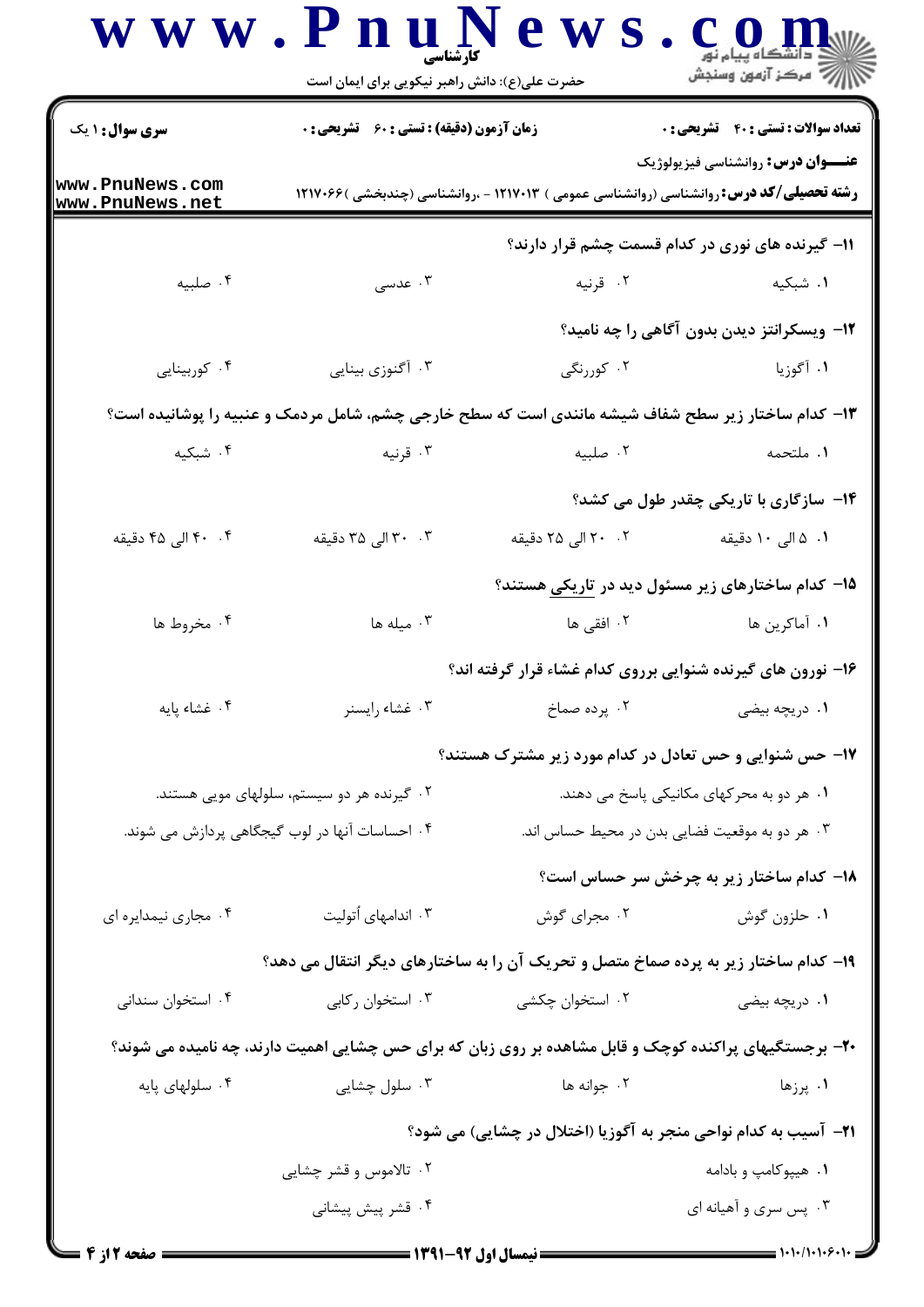|                                           | حضرت علی(ع): دانش راهبر نیکویی برای ایمان است                                                  |                                                                                                 | رآب آمرڪز آزمون وسنڊش                                  |
|-------------------------------------------|------------------------------------------------------------------------------------------------|-------------------------------------------------------------------------------------------------|--------------------------------------------------------|
| <b>سری سوال : ۱ یک</b>                    | <b>زمان آزمون (دقیقه) : تستی : 60 ٪ تشریحی : 0</b>                                             |                                                                                                 | <b>تعداد سوالات : تستي : 40 ٪ تشريحي : 0</b>           |
| www.PnuNews.com<br><u>www.PnuNews.net</u> |                                                                                                | <b>رشته تحصیلی/کد درس: روان</b> شناسی (روانشناسی عمومی ) ۱۲۱۷۰۱۳ - ،روانشناسی (چندبخشی )۱۲۱۷۰۶۶ | <b>عنـــوان درس:</b> روانشناسی فیزیولوژیک              |
|                                           |                                                                                                |                                                                                                 | <b>3۲- عمل بویدن با کدام ساختار زیر انجام می گیرد؟</b> |
| ۰۴ گلومرول ها                             | ۰۳ برون پوش بويايي                                                                             | ۰۲ مخاط                                                                                         | ۰۱ بینی                                                |
|                                           |                                                                                                | ۲۳– مواد شیمیایی بوداری که بوسیله بدن آزاد میشوند چه نامیده می شوند؟                            |                                                        |
| ۰۴ بزاق                                   | ۰۳ فرومون                                                                                      | ۰۲ نوروترانسمیتر                                                                                | ۰۱ هورمون                                              |
|                                           |                                                                                                |                                                                                                 | ۲۴- در مرحله اول خواب کدام امواج ظاهر می شوند؟         |
| ۰۴ امواج دلتا                             | ۰۳ امواج تتا                                                                                   | ٠٢ امواج بتا                                                                                    | ٠١. امواج آلفا                                         |
|                                           |                                                                                                |                                                                                                 | ۲۵– خواب آلودگی شدید می تواند نشانه چیزی باشد؟         |
| ۰۴ کم کاری پار تیروئید                    | ۰۳ پرکاری پاراتیروئید                                                                          | ۰۲ کم کاری تیروئید                                                                              | ۰۱ پرکاری تیروئید                                      |
|                                           |                                                                                                | ۲۶- بتدریج برای مقابله با پرواززدگی از چه ماده ای استفاده می شود؟                               |                                                        |
| ۰۴ ملاتونين                               | ۰۳ دوپامين                                                                                     | ۰۲ اپی نفرین                                                                                    | ۰۱ سروتونين                                            |
|                                           | ۲۷– آزمایش کنون علت گرسنگی را کدام عامل نشان داده است؟                                         |                                                                                                 |                                                        |
|                                           | ٢. انقباضات معده                                                                               |                                                                                                 | ۰۱ کاهش قند خون                                        |
|                                           | ۰۴ بالا بودن ميزان انسولين                                                                     |                                                                                                 | ۰۳ کاهش حرارت محیط                                     |
|                                           |                                                                                                |                                                                                                 | <b>۲۸- کدام قسمت از مغز مرکز گرسنگی می باشد؟</b>       |
|                                           | ۰۲ هيپوتالاموس جانبي                                                                           |                                                                                                 | ۰۱ هیپوفیز خلفی                                        |
|                                           | ۰۴ هيپوتالاموس قدامي مياني                                                                     |                                                                                                 | ۰۳ هيپوتالاموس قدامي                                   |
|                                           |                                                                                                | ۲۹- کدامیک از موارد زیر در انبار کردن خاطره نقش اساسی دارد؟                                     |                                                        |
| ۰۴ مخچه                                   | ۰۳ هییوکامپ                                                                                    | ٠٢. بادامه                                                                                      | ۰۱ سپتوم                                               |
|                                           | ۳۰– داروهای کلروپرومازین وهالوپریدول برای کاهش علایم اسکیزوفرنی چگونه عمل می نمایند؟           |                                                                                                 |                                                        |
|                                           | ۰۲ افزايش فعاليت سروتونين                                                                      |                                                                                                 | ٠١. كاهش فعاليت سروتونين                               |
|                                           | ۰۴ افزایش فعالیت دوپامین                                                                       |                                                                                                 | ۰۳ کاهش فعالیت دوپامین                                 |
|                                           | <b>۳۱</b> - در بیماری دوقطبی وقتی دوره های مانیایی شدیدتر می شوند، کدام گزینه زیر ظاهر می شود؟ |                                                                                                 |                                                        |
|                                           | ۰۲ ظهور هذيان ها و توهمات                                                                      |                                                                                                 | ۰۱ ظهور افسردگی شدیدتر                                 |
|                                           | ۰۴ ظهور علايم منفي                                                                             |                                                                                                 | ۰۳ ظهور علايم اسكيزوفرني                               |